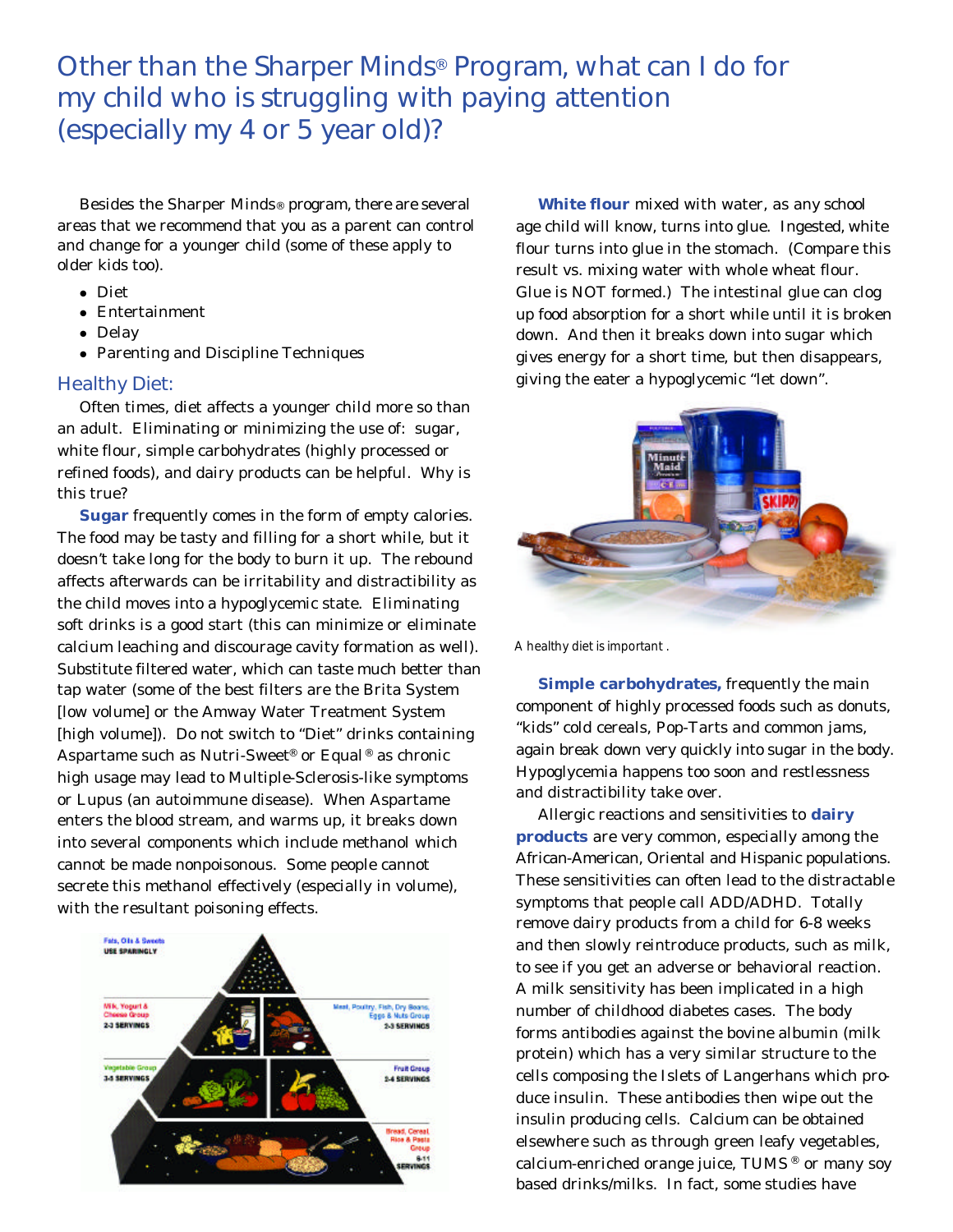

shown that the protein in milk may cause a greater loss of calcium than is gained and can play a role in osteoporosis.

## Recommended foods:

Especially for **breakfast**, we recommend a good whole grain food such as hot cereals (steel-cut oats, cornmeal, brown rice, etc.), whole wheat bread with peanut butter and a low sugar jam, substantial lowsugar cold cereals such as a granola, brans, or Cheerios®, and orange juice (with the pulp). Whole wheat pancakes and waffles with fruit are a tasty alternative. If you are trying to minimize milk usage, substitute a rice or soy-milk product such as Rice Dream®, Soy Good®, or Better than Milk?®.

Avoid the use of white or mostly white flour breads for **lunch**. Use only whole grain breads.

For **supper**: potatoes, vegetables, salad, a meat or protein dish can be good. Pastas are also a good source of complex carbohydrates. Minimize desserts during your discovery phase. Have dinner earlier in the evening so that the child's stomach is empty by the time he or she goes to bed. This will make them hungrier for breakfast the next morning, so hopefully they will eat more and be less picky breakfast eaters.

## Entertainment:

We are not only what we take in through our mouths, but also what we take in through our eyes and ears (and the senses in general). Too often, we as parents overlook what our children are ingesting mentally, not realizing the long term impact this can have on a child's actions and their relationship to their parents and others.

Minimize passive entertainment such as TV viewing! Watching television does not require the physical response to a mental stimuli that is required for proper robust brain "wiring". Physical actions are key to developing the critical left-right brain coordination. Activity can also satisfy the child's desire for movement, burns energy and can help them sleep better.

TV programs that develop questionable attitudes and disrespect for adults and especially parents should be eliminated. Computer games that promote violence (which many of the target shooting games do), wizardry or sorcery (magic) and a disrespect for life and especially women should be eliminated. Watch what your children are watching. Ask yourself, "Are these programs promoting respect and proper behavior, or the opposite?" Better yet, disconnect the TV's antenna or cable. You will have more valuable family time.

Many kids that struggle, need physically ACTIVE sports. Have your child participate in sports that involve the major muscle groups on BOTH sides of the body. This includes swimming, soccer, walking or running. Singlesided sports such as tennis, ping-pong and badminton are less effective in developing overall coordination, but are

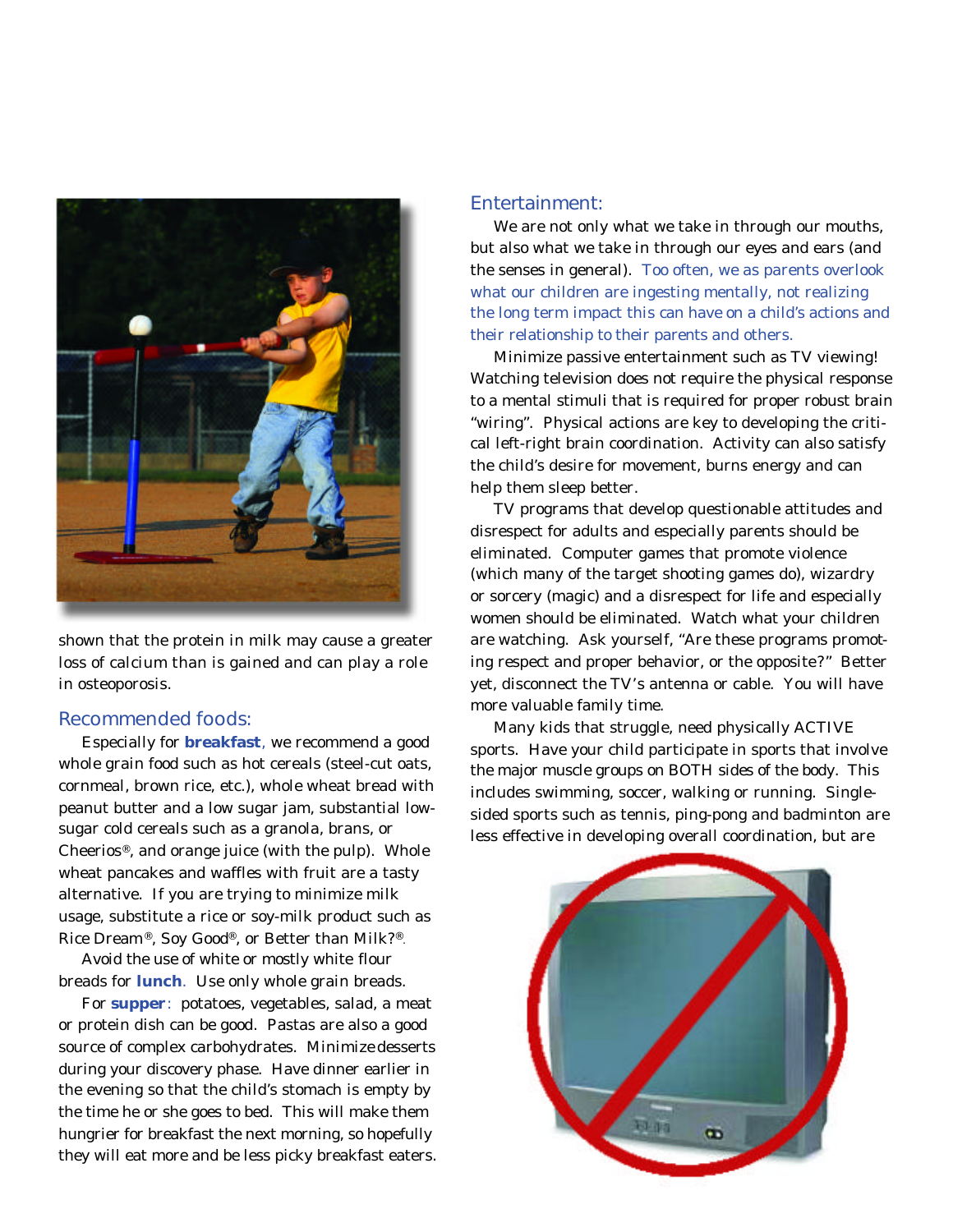better than nothing. Try hiking or camping in the rain for the ultimate family bonding experience (bonding takes place the best by working through hardships).

Reading to your younger children has several benefits. Besides the quality bonding time with your child, it helps the child develop their grammar and vocabulary, hearing discrimination skills, and mental visualization abilities. Kinesthetic or touch preferring children will enjoy the extra closeness as they sit on your lap or next to you as you read to them.

#### Delay:

Even though our society recommends that all kids start kindergarten by five years old, and first grade by the age of six, not all children, especially boys, are really ready for school at that age. They may be sharp and intelligent, but their emotional foundation may not be ready.

Especially for children with attention problems, it may be best to wait until a child is 7 or 8 years old (again especially for boys). There are several advantages to this:

**It allows the eyes to stabilize.** Forcing young eyes that have a genetic predisposition to near-sightedness (myopia) to engage in close work, can cause those eyes to become near-sighted. Moreover, conventional correction techniques (single prescription glasses), can actually cause the eyes to become more myopic as the eyes try to compensate for the overcorrected near vision while the child is doing close work. Use bifocals for young children if they need glasses. Correct for distance vision only; near vision should be uncorrected. Note: a shortening of the eyeball by only two paper thicknesses (.010") will produce a need for glasses with a correction of ~9 diopters. Waiting until the child is 8 to 10 years old before much reading takes place allows the eyes to stabilize and it is possible that the child will not need glasses until the aging process sets in around 40-45 years of age.

If there has been a divorce or other physical or emotional trauma in the family, the child may be several years behind in his or her emotional development. Waiting a couple of years, with the child growing in a loving and encouraging environment, may help that child bloom. There should be no rush to get the child into the rat race of life. Children usually will easily catch up to their grade level once placed in the school environment.

**Consider home schooling.** This is easier than many

parents think and it does not need to be time consuming. Studies have shown that home-schooled kids often do better on the standardized tests, as well as better overall in college. We personally recommend the Moore Foundation as a good source for home schooling information and materials. You may contact them at Box 1, Camas, WA 98607, or call them at 360-835-5500; Order line: 800-891-5255. Waiting until a child is more mature to enter the competitive world of their peers can also help a child's self-esteem. Instead of being the "klutz" in the class, they may be more coordinated than others. Other kids look up to them. As the parent, you can look forward to parent-teacher conferences, knowing that your child is doing well and they may ask you to accelerate your child.

Home schooling also allows for **more bonding time** with your child. Use that time for field trips to museums, to historical sites, to the beach or mountains. Go to the park. Visit seniors in a nursing home. Help feed the homeless. Pick up trash in your neighborhood. Enjoy educational computer games together. Read fun books together. Make learning fun! Do NOT waste these precious years on watching TV. Teach responsibility and consequences for decisions made.

Use these formative years to **strengthen your ideals** in your child's mind. A child's personality is nearly fully formed by the time they turn seven. Why shouldn't **YOU** be the one to form it for good, for the long-term benefit?